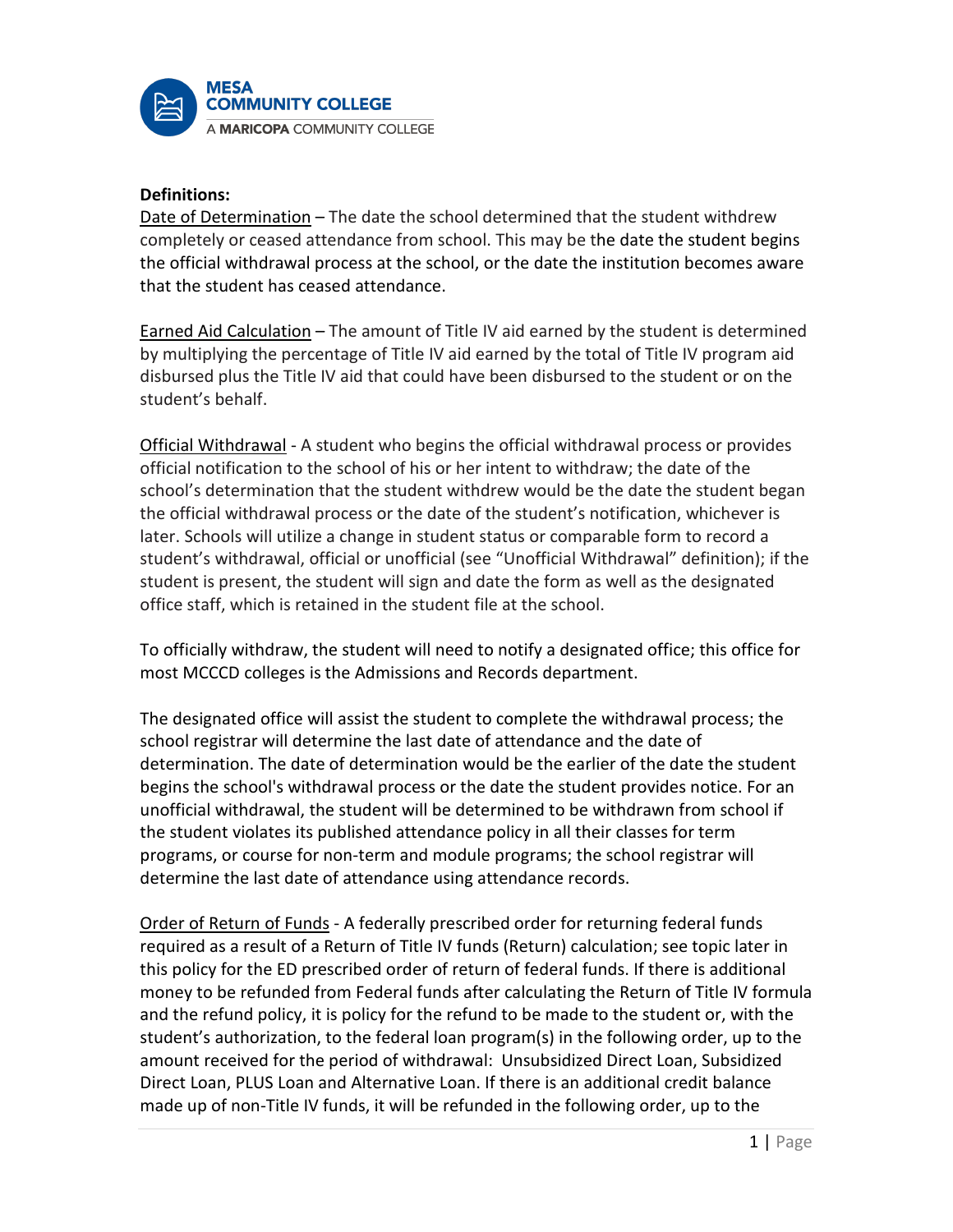

amount received for the period of withdrawal: Unsubsidized Direct Loan, Subsidized Direct Loan, PLUS Loan, Alternative Loan, other loans, other aid (if required), and student. If unearned funds remain to be returned after repayment of all outstanding loan amounts, the remaining excess must be credited to any amount awarded for the payment period or period of enrollment for which a return of funds is required in the following order: Federal Pell Grants, Iraq and Afghanistan Service Grants, FSEOG Program aid, TEACH grants

Percentage of Title IV Aid Earned – Definitions for Term , and Modular programs below, in accordance with ED regulations:

## *Standard Term Programs:*

The DOSFS will calculate the percentage and amount of awarded Federal student financial assistance that the student has earned if the student withdraws up through the 60 percent point of the term or payment period. If the student has completed more than 60 percent of the term or payment period, the student earns 100 percent of the Federal student financial assistance. The amount earned will be based on the percentage of the term or payment period that was completed in days up to and including the last date of attendance. To calculate the amount earned, DOFA will determine the percentage by dividing the number of calendar days completed in the term/payment period up to and including the last date of attendance by the total number of calendar days in the term/payment period. The number of days a student is scheduled to attend during a payment period is determined at census date, also known as the pell recalculation date. If there is a scheduled break of five or more days, it will reduce the term length and if the scheduled break is before the student's last date of attendance, it will also reduce the calendar days completed.

### *Modules:*

A program that is offered in modules is a program that consists of course(s) in the program that do not span the entire length of the payment period or period of enrollment. *Regulatory change effective July 1, 2021: A program is offered in modules if the program uses a standard-term or non-standard term academic calendar, is not a subscription-based program, and a course or courses in the program do not span the entire length of the payment period or period of enrollment.* The DOSFS will calculate the percentage and amount of awarded Federal student financial assistance that the student has earned if the student withdraws up through less than 49 percent of the payment period. If the student has completed more than 49 percent of the payment period, *or* has completed the requirements for graduation from his/her program before completing the days/hours in the period that he/she was scheduled to complete, *or* if the student completes coursework equal to or greater than the coursework required for the institution's definition of a half-time student for the payment period, *or* the school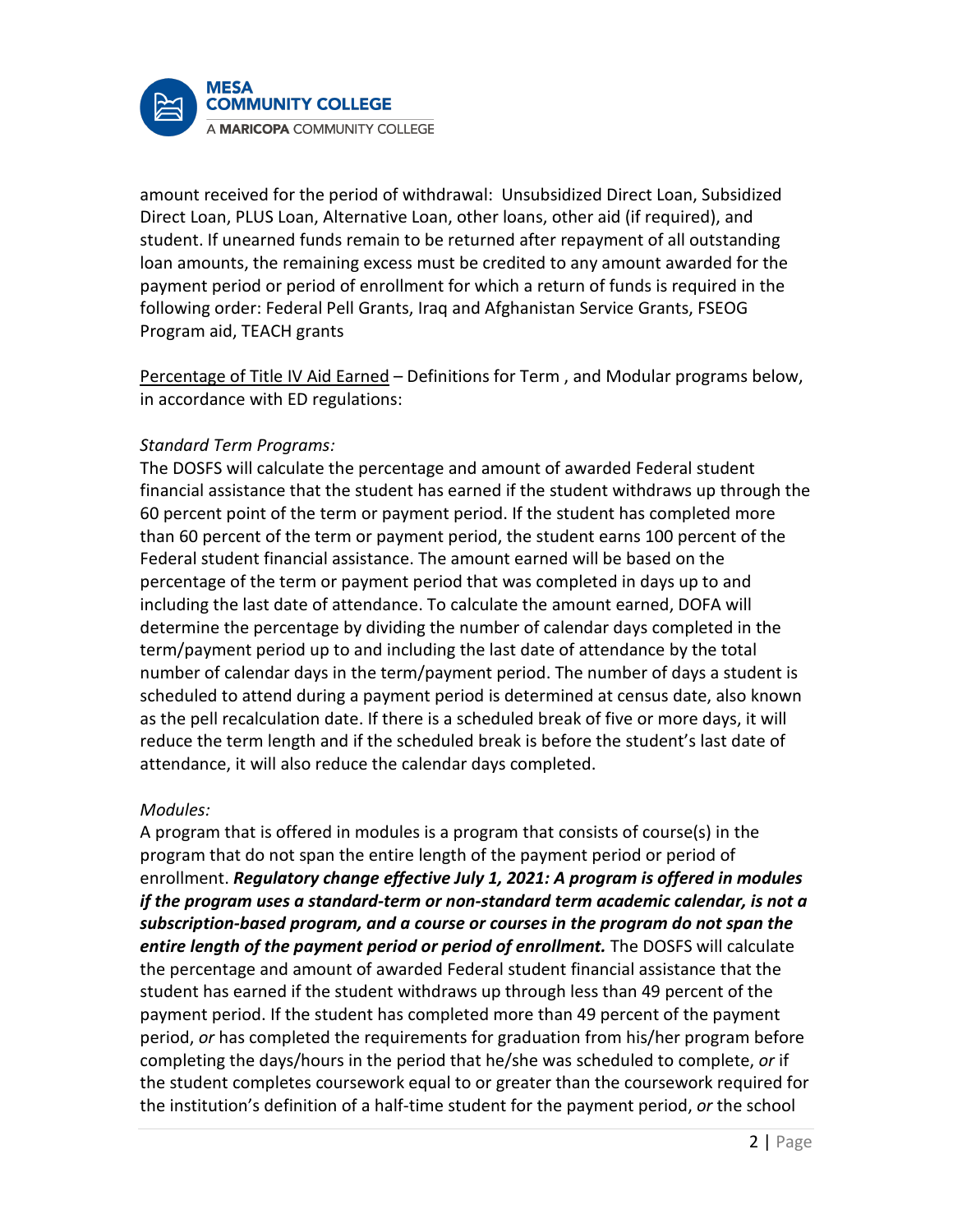

receives written notification that the student will attend a module that begins in the same payment period or period of enrollment, the student is not considered to have withdrawn and a Return of Title IV Funds (R2T4) will not be calculated. When a student withdraws from the payment period before completing 49 percent of the payment period, the amount of federal financial aid assistance the student earned is determined by a specific formula. The number of days a student is scheduled to attend during a payment period is determined at census date, also known as the pell recalculation date. Scheduled breaks of at least five consecutive days are excluded from this calculation. The amount of assistance the student earned is determined on a rateof-progression basis.

Return of Title IV Funds (R2T4) - When a recipient of Title IV aid withdraws from an institution during a payment period or period of enrollment in which the recipient began attendance, the school must calculate the amount of Title IV aid the recipient earned and return the unearned portion for which the school is responsible and notify the student of any amount the student must return.

# *Title IV Loans:*

For unearned funds calculated to be returned by the school:

It is policy, as part of the R2T4 process, to provide notification to the student indicating the loan type(s) and amount(s) calculated as needing to be returned and, thus, the date returned by the school. Should there be remaining credit balances returned to loans based on the student's or parent's authorization to do so, it is policy to provide notification to the student or parent to include the date of return, loan type(s) and amount(s) being returned; if the credit balance is being refunded to the student or parent, notification will be provided to the student or parent indicating such.

For unearned funds calculated to be returned by the student:

If it is calculated that unearned loan(s) need to be returned by the student, The Center will notify the lender or servicer of the student's last date of attendance; the student will not need to repay the loan(s) immediately, but will repay it based on the terms of the promissory note. The lender or servicer will notify the student or parent, per the terms of the promissory note.

# *Title IV Grants:*

For unearned funds calculated to be returned by the school or student: It is policy, as part of the R2T4 process, to provide notification to the student indicating the grant type(s) and amount(s) calculated as needing to be returned and, thus, the date returned by the school. If it is calculated that unearned grant(s) need to be returned by the student, any unearned amounts for the Federal Pell Grant, SEOG and ISAG are reduced by 50% of the amount that was awarded, and are due immediately from the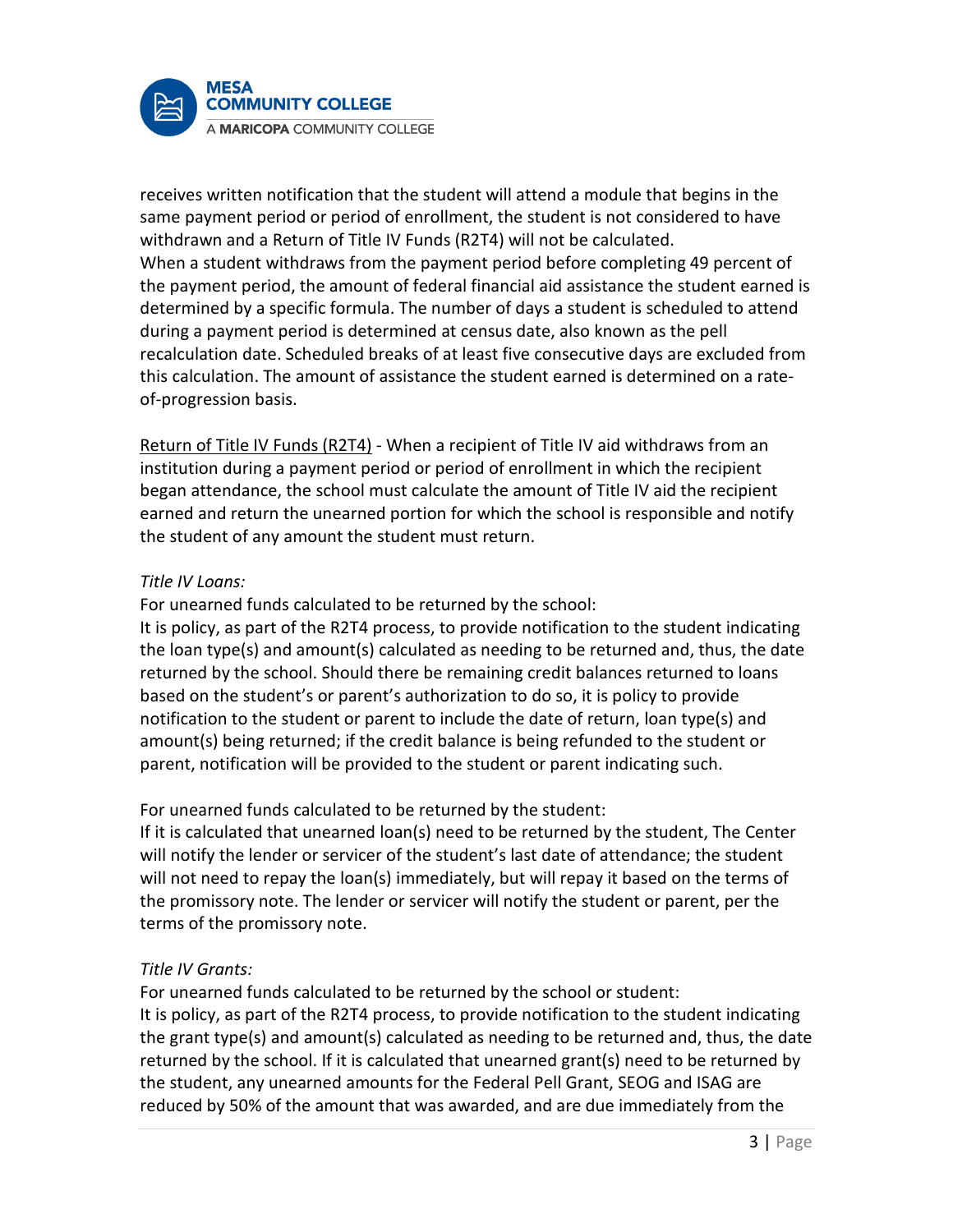

student. It is policy for the school to return the grant funds on behalf of the student; notification will be provided to the student indicating the grant type(s), amount(s) and the date returned on the student's behalf.

Return of Unearned Aid - If the student receives more Title IV Aid than the amount earned, the school, the student or both must return the unearned funds in a specified order.

Unofficial Withdrawal (Also known as an "Administrative" Withdrawal) - A student who did not begin the official withdrawal process or provide notification of his or her intent to withdraw; the date of the school's determination that the student withdrew would be the date that the school becomes aware that the student ceased attendance. See "Official Withdrawal" definition above.

A student who does not notify the school that s/he is withdrawing but ceases attending, is administratively withdrawn by the school; this is otherwise known as an unofficial withdrawal. Students are administratively withdrawn from school when they have consecutive lack of attendance based on each school's attendance policy. Schools have an attendance policy published in their catalog; school attendance policies must adhere to state licensing and accreditation requirements, as applicable. Please see the school's catalog for its current attendance policy.

Withdrawal Date (Also known as the "Last Date of Attendance") - The date the student withdraws from school, as determined by the school.

# **The Policy:**

### **Federal Refund policy**

Return to Federal Title IV Aid (R2T4) is required to be calculated for all students who receive Federal aid and who withdraw from school during the first 60% of a term (semester) or payment period or up through less than 49% point of a payment period if enrolled in modules. A return of a portion of the Federal funds is required based on the percent of time remaining in the term or payment period after the student's last date of attendance. A student's last date of academic attendance represents the last date a student attended a class as determined by the school from its attendance records or the last date of the course if the student earned a passing grade. A pro-rata schedule is applied up to 60% of the term, or up through less than 49% of the payment period for modules, to determine the earned amount(s) of Federal aid; after the student has completed 60% of the term, a refund of Federal aid is not required. A Return to Title IV (R2T4) worksheet is only calculated when a student ceases attendance in all courses,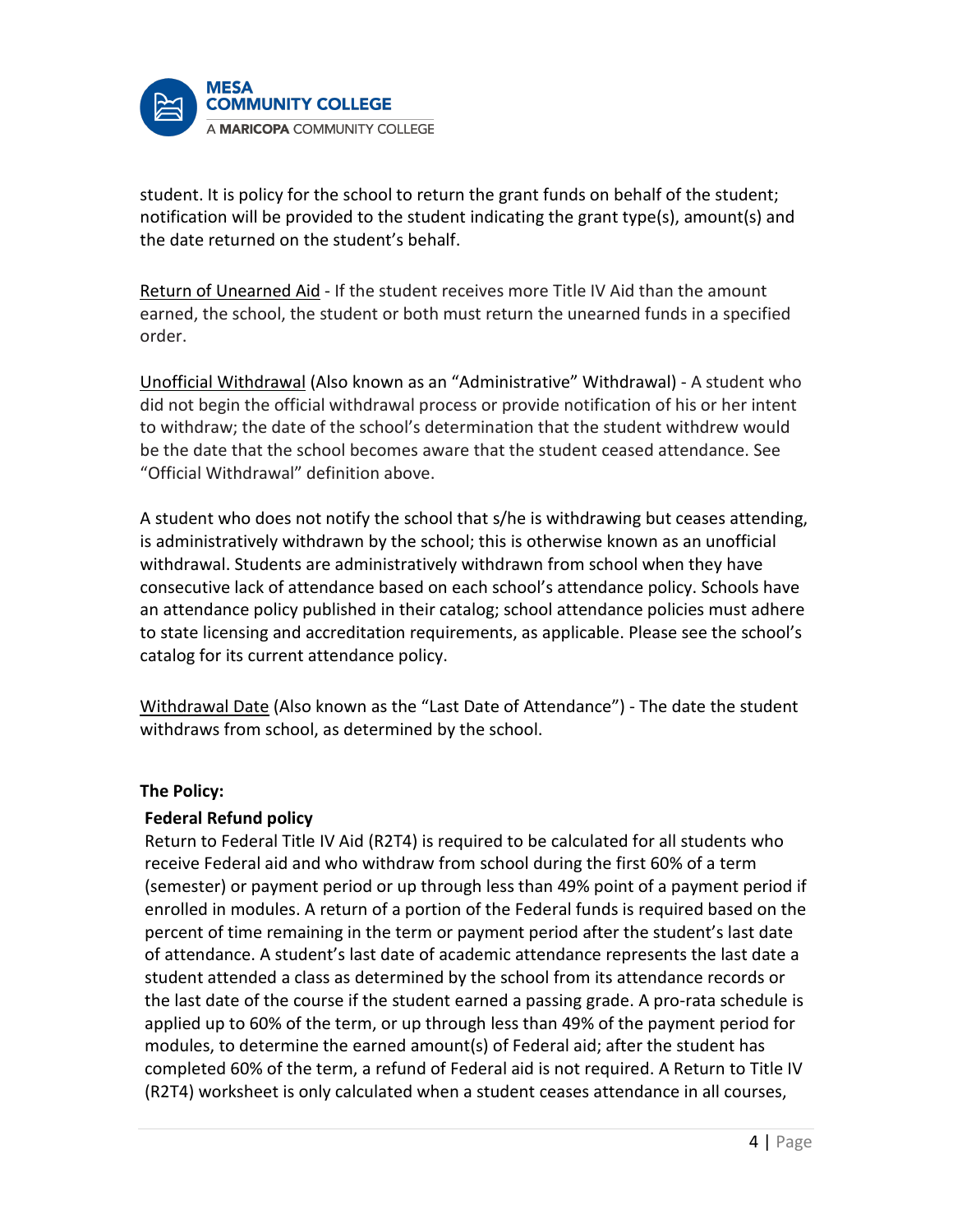

i.e. withdrawal. This policy is not related to any adjustments that are made to charges other than tuition.

## **Accreditation Refund policies**

None of the accrediting agencies that accredit our schools has a mandated refund policy. They refer to state policies, or, in the absence of a state policy, require a refund policy that is fair and equitable. Enrollment agreements and course catalogs outline the refund policies and, if required, are submitted to the accrediting agencies.

## Withdrawal Procedure Overview:

To officially withdraw, the student will need to notify the Admissions and Records Office in person or in writing. The registrar (A & R) will assist the student to complete the withdrawal process and will determine the last date of attendance and the date of determination. The date of determination would be the earlier of the date the student begins the school's withdrawal process or the date the student provides notice. For students who unofficially withdraw, the registrar will determine the last date of attendance using attendance records. The refund policies will apply in the event that a student withdraws, is suspended, or is terminated from school.

Every course for which a student receives an "F", an "UF", or a "W" grade/code must be repeated and completed with a passing grade in order to graduate. The original grade/code and the subsequent passing grade(s) will remain on the record for reference purposes. However, when a course is successfully repeated, only the passing grade will be computed in the grade point average. Tuition is charged for repeated courses.

When a final course grade has been established and recorded in the student record, the grade may not be changed without approval by the Academic Director or Chair and the Dean of Academic Affairs.

For the purpose of determining a refund, a student is deemed to have withdrawn from a course of instruction when any of the following occur:

1. The student notifies the college of withdrawal or of the date of withdrawal.

2. The college terminates the student's enrollment in accordance with institutional policies.

3. The student exceeds the number of absences allowed in accordance with institutional policies, and must be withdrawn from school. The date of withdrawal shall be deemed the last date of recorded attendance.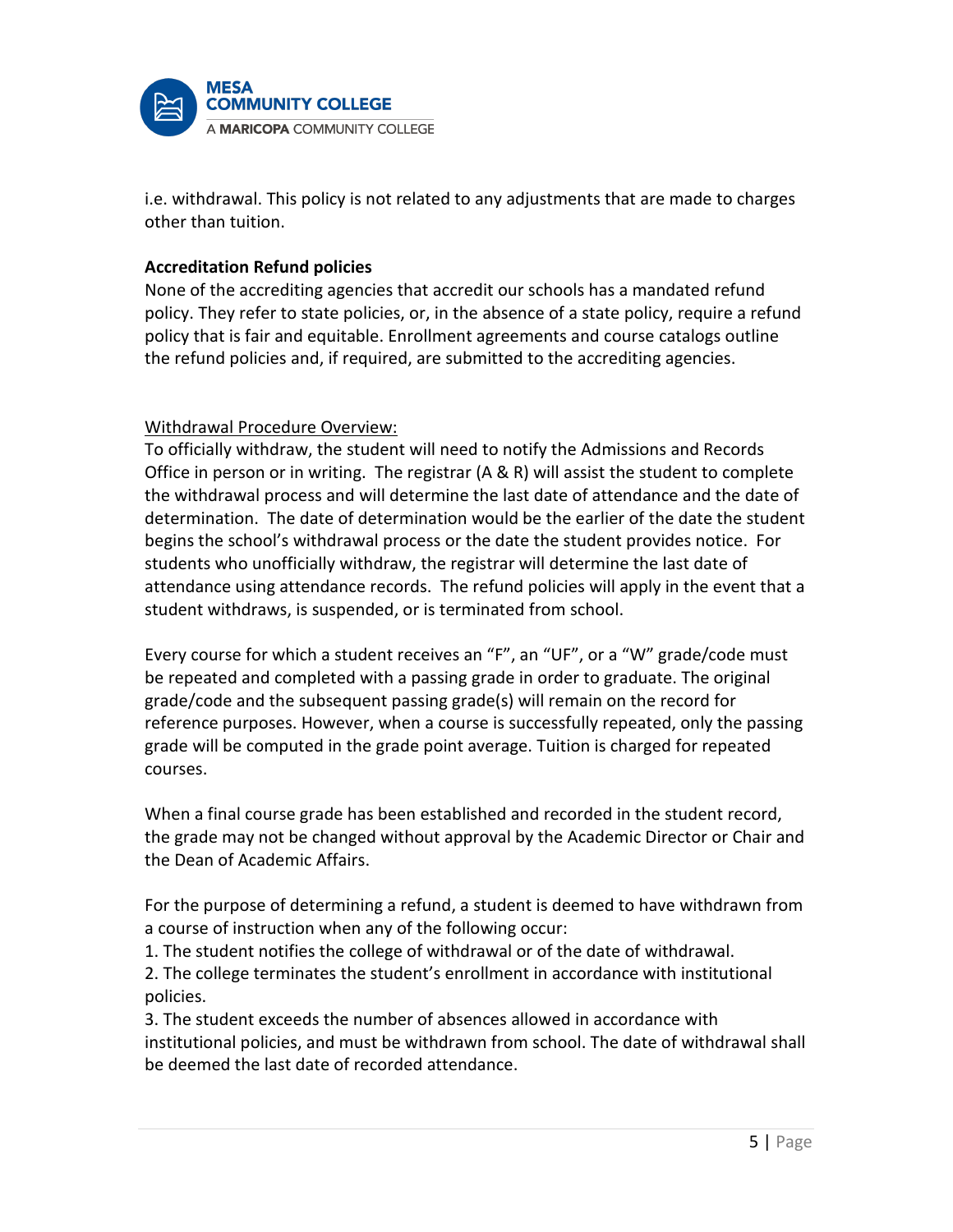

4. All refunds and return of funds will be made within [thirty (30)] calendar days of the date of determination.

## **Return of Federal Title IV Aid:**

In compliance with Federal regulations, the school will determine how much Federal student financial assistance the student has earned or not earned when a student withdraws from school; this is also summarized in the Definitions section above.

## *Term Programs:*

The school will calculate the percentage and amount of awarded Federal student financial assistance that the student has earned if the student withdraws up through the 60 percent point of the term or session if the student is only attending a session. If the student has completed more than 60 percent of the term, the student earns 100 percent of the Federal student financial assistance.

The amount earned will be based on the percentage of the term that was completed in days up to and including the last date of attendance. To calculate the amount earned, the school will determine the percentage by dividing the number of calendar days completed in the term up to and including the last date of attendance by the total number of calendar days in the term. If there is a scheduled break of five or more days, then it will reduce the term length and if the scheduled break is before the student's last day of attendance, it will reduce the calendar days completed. If the student received more than the amount of Federal student financial assistance earned, the difference will be returned to the Federal student financial assistance programs from which funds were received in the following order: Unsubsidized Direct Loan, Subsidized Direct Loan, Perkins Loan, PLUS Loan, Pell Grant, SEOG. Funds will be returned to the aid source within forty-five (45) calendar days of the date that the school determines that the student has withdrawn.

### *Module programs:*

The school will calculate the percentage and amount of awarded Federal student financial assistance that the student has earned if the student withdraws up through less than the 49 percent point of the payment period. If the student has completed more than 49 percent of the payment period, the student earns 100 percent of the Federal student financial assistance.

When a student withdraws from the payment period, the amount of federal financial aid assistance the student earned is determined by a specific formula. The number of days a student is scheduled to attend during a payment period is determined at census date, also known as the pell recalculation date. Scheduled breaks of at least five